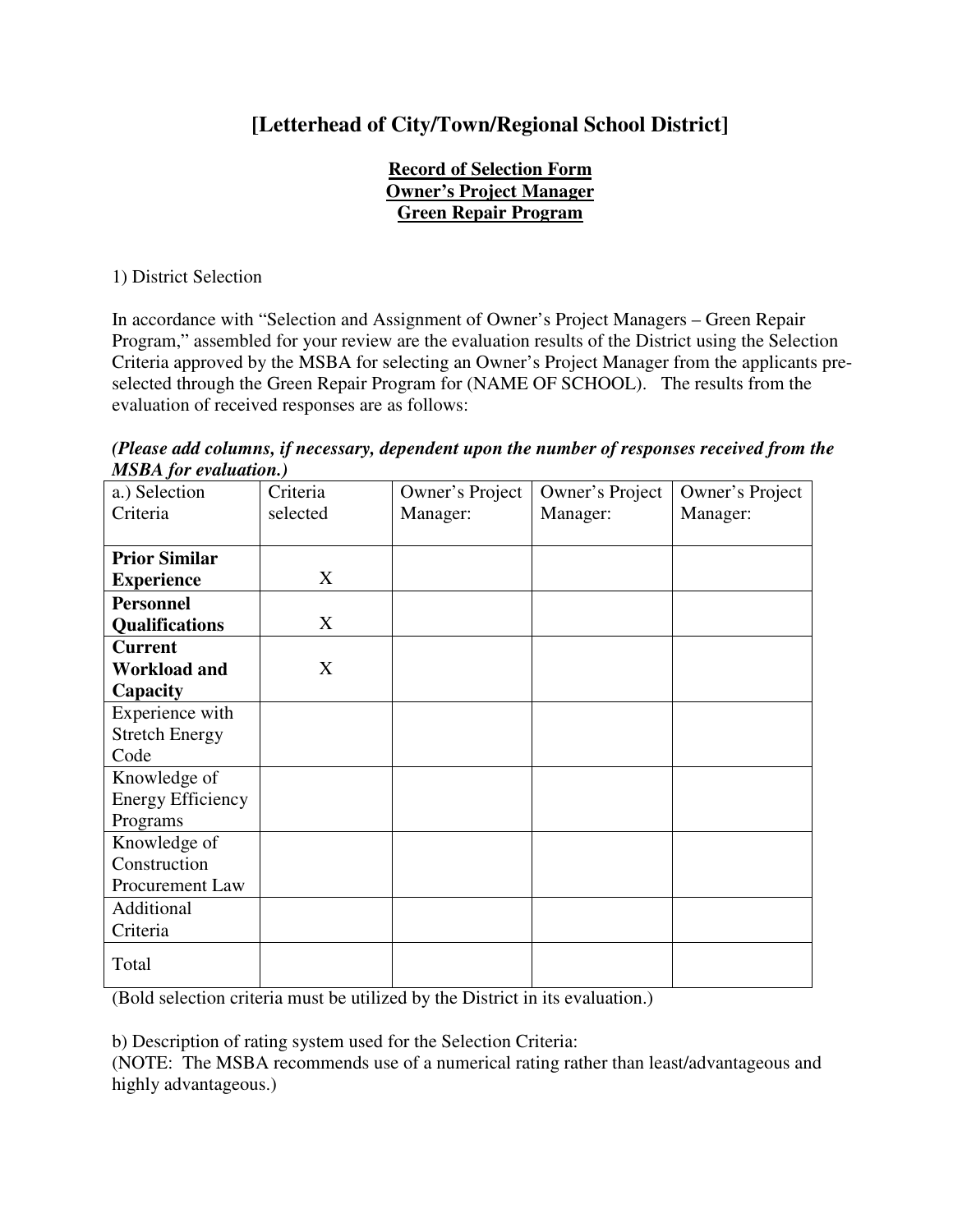The District shall evaluate the Owner's Project Managers using the rating system described by the District and accepted by the MSBA on the "Selection Criteria Form – Owner's Project Manager – Green Repair Program."

Upon completion of its review of received responses, the (NAME OF DISTRICT) selects Owner's Project Manager: \_\_\_\_\_\_\_\_\_\_\_\_\_\_\_\_\_. The District hereby designates (NAME(S)), as the individual(s) who shall have the authority to act on behalf of the District under the Contract and who shall be responsible for the day-to-day communication between the District and the Owner's Project Manager. The District shall execute the Authority's Standard Contract for Project Management Services for Green Repair Program with the Owner's Project Manager without modification to its terms and conditions.

Sincerely,

| By:    |                                   |
|--------|-----------------------------------|
|        | Authorized signature for District |
|        |                                   |
|        |                                   |
| Title: |                                   |
|        |                                   |
| Date:  |                                   |
|        |                                   |

\_\_\_\_\_\_\_\_\_\_\_\_\_\_\_\_\_\_\_\_\_\_\_\_\_\_\_\_\_\_\_\_\_\_ Accepted by MSBA Date

Note to District:

The Authority's approval is further subject to the execution of a contract between the District and the Owner's Project Manager in a form that is satisfactory to the Authority, utilizing any standard contracts, forms, and provisions that the Authority may require. At your earliest convenience, please forward a copy of the fully executed contract between the District and the Owner's Project Manager to Jennifer Connarton at 40 Broad Street (Suite 500), Boston, MA 02109. Please note that the entire 30 page contract must be submitted.

In accordance with paragraph 8.1.3 of the Contract for Project Management Services for the Green Repair Program, Green Repair Owner's Project Managers will be required to enter basic project status data into the MSBA online OPM Report System. Immediately upon execution of the Contract for Project Management Services between the District and the Owner's Project Manager, the